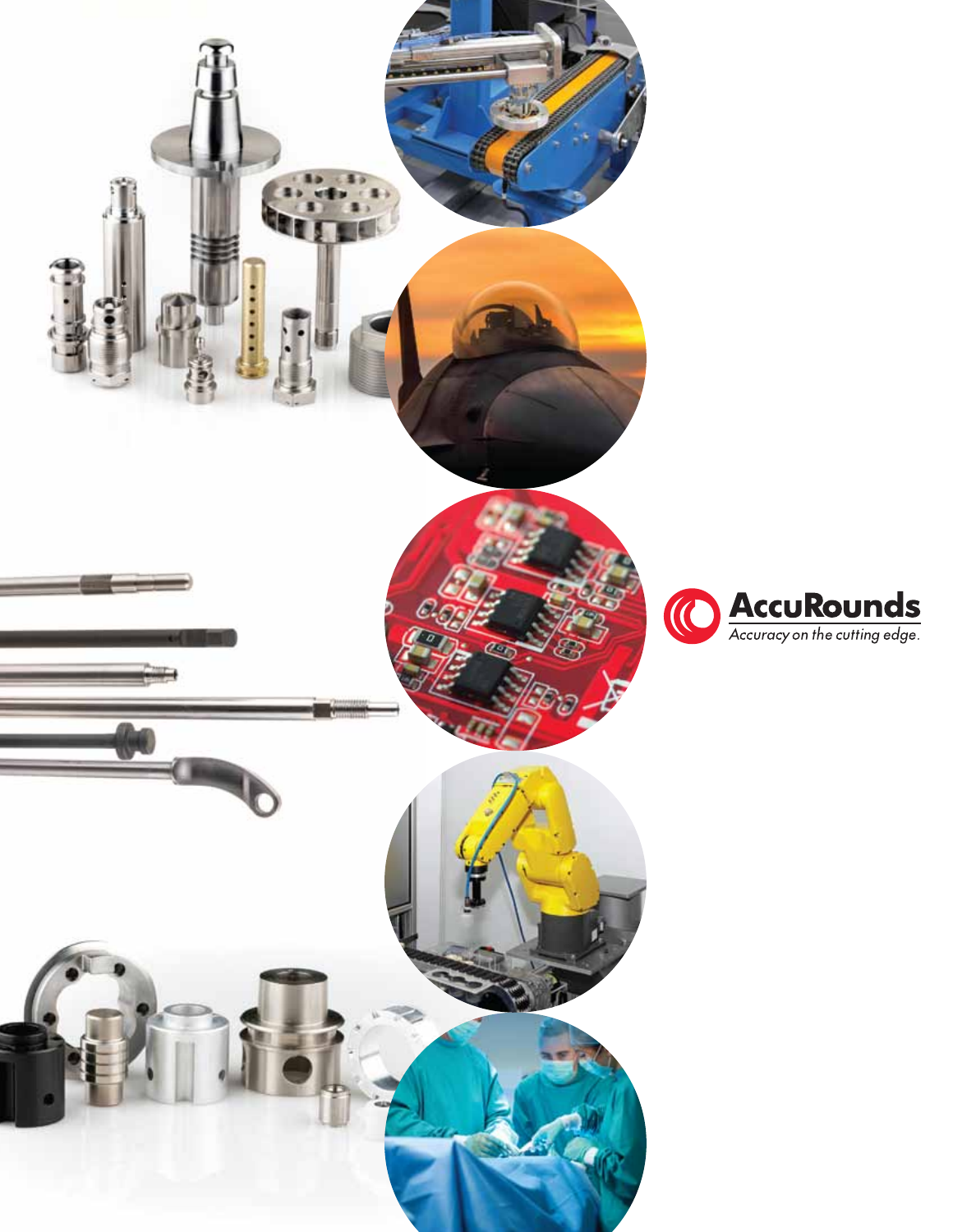# AccuRounds is a world leader in contract precision machining.

AccuRounds, founded in 1976, produces precision mechanical components with advanced technologies, modern equipment and qualified personnel. We consistently deliver top quality components, in complex geometries to critical tolerances.

Serving discerning customers worldwide, AccuRounds partners with OEMs to achieve reliable product performance helping them gain market share in a competitive global environment. AccuRounds is fully committed to produce perfection in machining, time to market, and customer satisfaction.

Our Path of Perfection incorporates the most talented machinists and resourceful staff in the industry, and promotes a culture of innovation and engagement that fosters pride in providing exceptional customer service. Our process of perfection embodies our company culture as a whole, and not just what we produce.

#### **Machining of custom mechanical components, such as:**

- Intricate shafts
- Miniature pins
- Specialty bushings
- Custom valves

#### **Industries served:**

- Medical
	- Orthopedic
	- Analytical equipment
	- Dental
- Aerospace
- Emerging technologies
	- Robotics
	- Solar/Wind/Water
- Defense
- Robotics
- Semiconductor

#### **All types of material:**

- Alloy and carbon steel
- Aluminum
- High-nickel alloys
- Plastics
- Stainless steel
- Titanium

## **Precise Solutions for Leading Technologies**

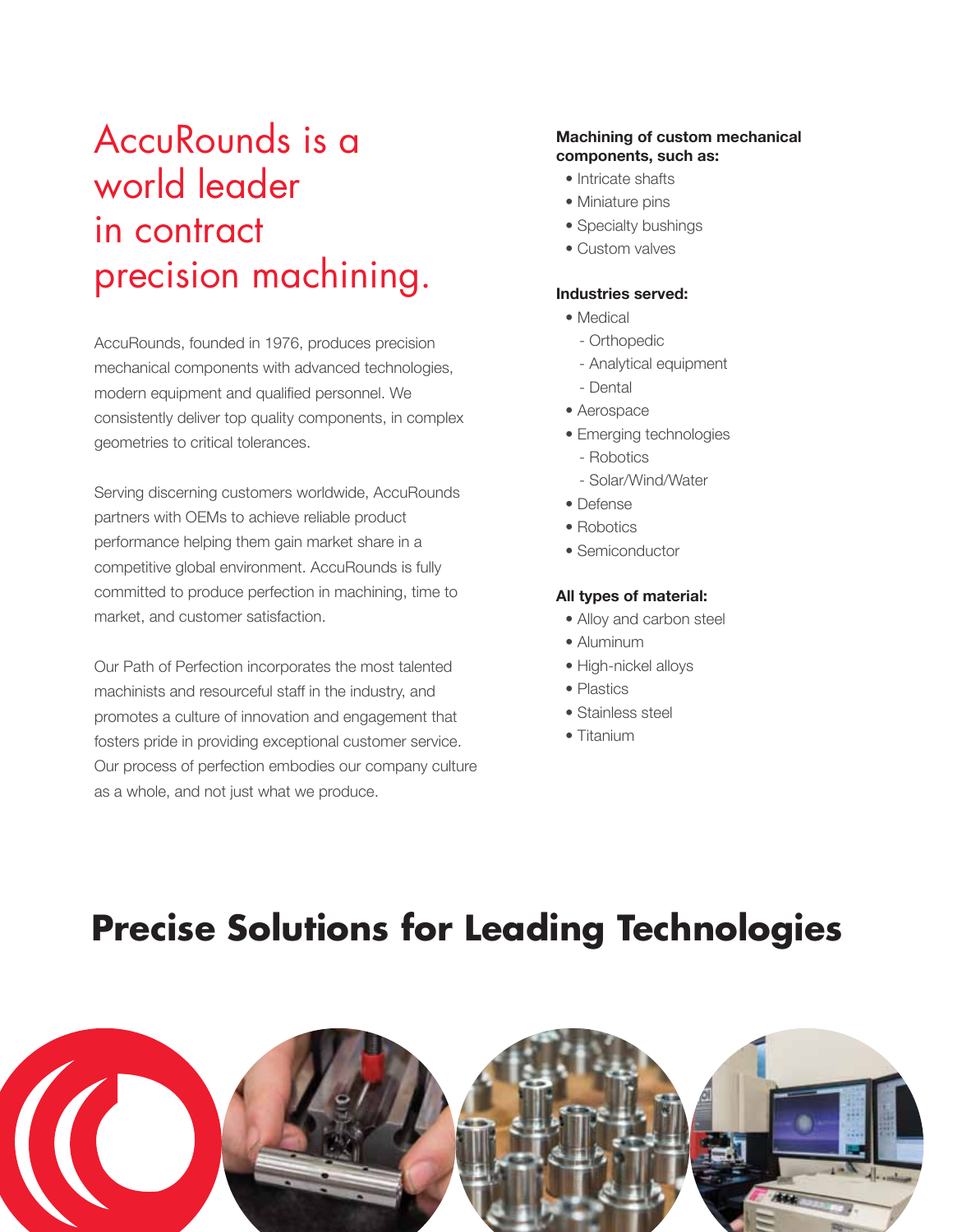

## **Capabilities**

Our technical expertise—in sales, engineering, production, and quality—brings fresh ideas to the table, committed to finding the best possible manufacturing solution for your components in the most cost-effective manner.

#### **The wide range of competitive capabilities at AccuRounds includes:**

- CNC Swiss screw machining: tolerances to .0002"
- CNC turning and milling: 4th-axis capability
- Precision grinding: tolerances down to .000050"

We perform value-added assemblies, managing the supply chain throughout. If you require inventory management, we can customize a program using JIT, Kanban, dock-to-stock or pull systems to accommodate your needs.

### Operational Excellence

Our focus on operational excellence results in superior service and precise quality standards. Lean manufacturing is the basis of our operations, ensuring that our customers receive the most competitive manufacturing solutions. The production floor is arranged in value streams to eliminate waste and reduce in-process inventory.

#### **Our lean practices are on point so we remain competitive with:**

• Cost • Efficiency • Quality • Speed to Market

### Concurrent Engineering

Partnering with our customers to achieve cost savings helps make customer products more competitive in the marketplace. AccuRounds can lend its ability and years of experience in manufacturing precision mechanical components of mature products or new designs to decrease manufacturing cost. Enhanced product quality and increased throughput are often added benefits realized through concurrent engineering.

## Quality Assurance

Quality assurance drives our process control environment, because accuracy is not only critical to our success, it is critical to the success of our customers. The production floor practices quality at the source, measuring and documenting throughout the process. Adherence to robust processes ensures consistency from part to part, and run to run. AccuRounds is committed to zero defects.

#### PRECISION, TECHNOLOGY, CONSISTENCY ... TO THE HIGHEST DEGREE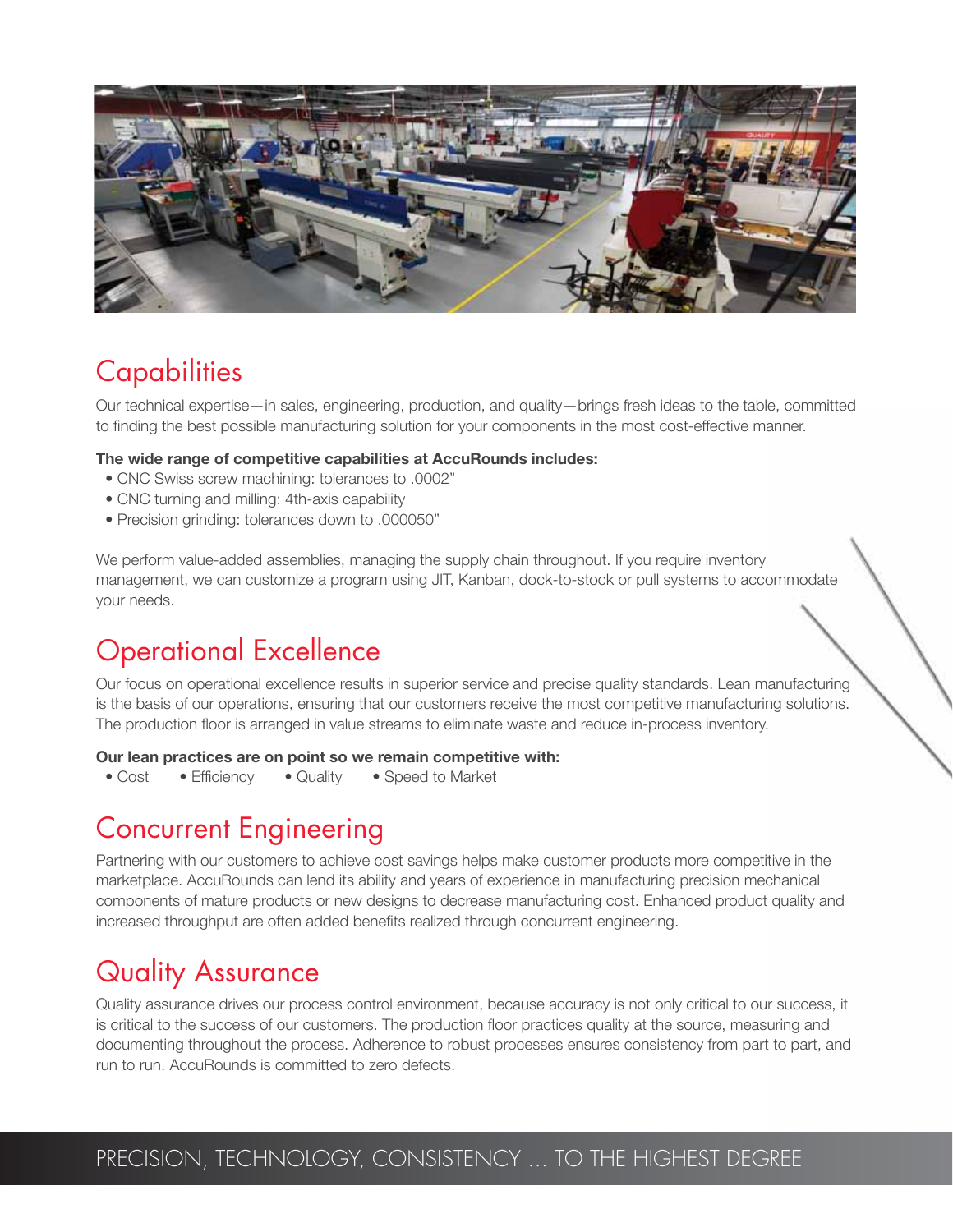

### Extraordinary Customer Service

We want your buying experience with us to exceed your expectations—ensuring a long-term partnership—which drives us to provide extraordinary customer service. Our attention to detail is not limited to the manufacturing process; it encompasses all facets of our operation to meet your needs. AccuRounds has an inclusive corporate culture that fosters engagement and accountability, enabling us to be a highly flexible organization.

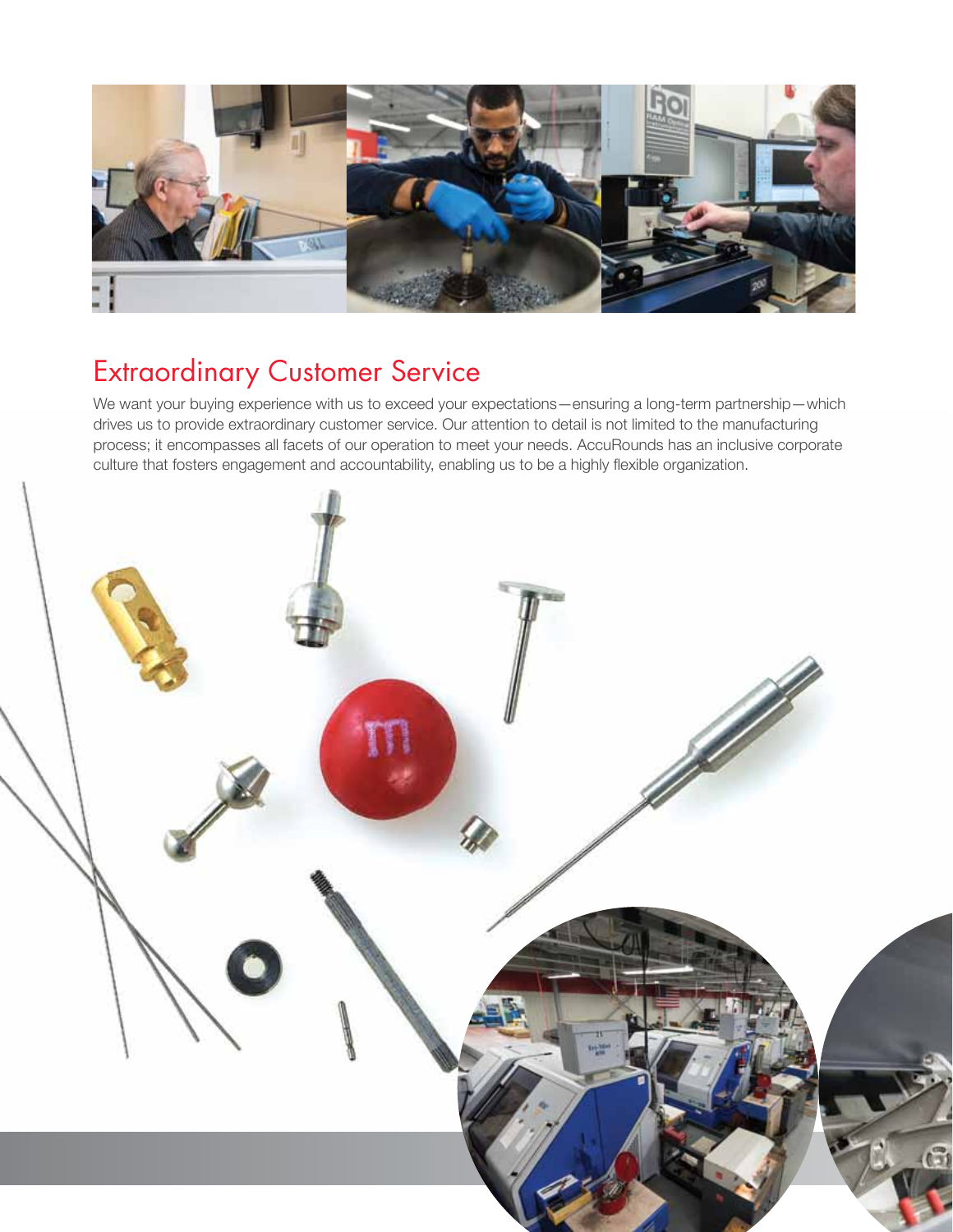# **Path of Perfection**

### People — Process — Passion

While precision machines create the components, it's the people behind them who deliver the real goods. So our Path of Perfection really begins and ends with our team—and our satisfied customer. This guides us to our core purpose: *To Be the Defining Standard for Advanced Manufacturing.* 

This ongoing program involves the entire company and directs continuous improvement efforts while employing world-class, innovative manufacturing techniques.

#### Core Values

Gratitude Initiative

**Excellence Trust** 

Team First

### Methods Practiced:

5S Kaizen Takt time/line balancing Process flow mapping Leader standard work

**Huddles** Poka-yoke Gemba walks Value stream mapping Pull systems/Kanban

#### Northeast Shingo Prize



AccuRounds was the first metalworking contract manufacturer in North America to receive the esteemed Northeast Shingo Prize. This award recognized AccuRounds for achieving world-class manufacturing status through the implementation and practice of lean manufacturing principles.